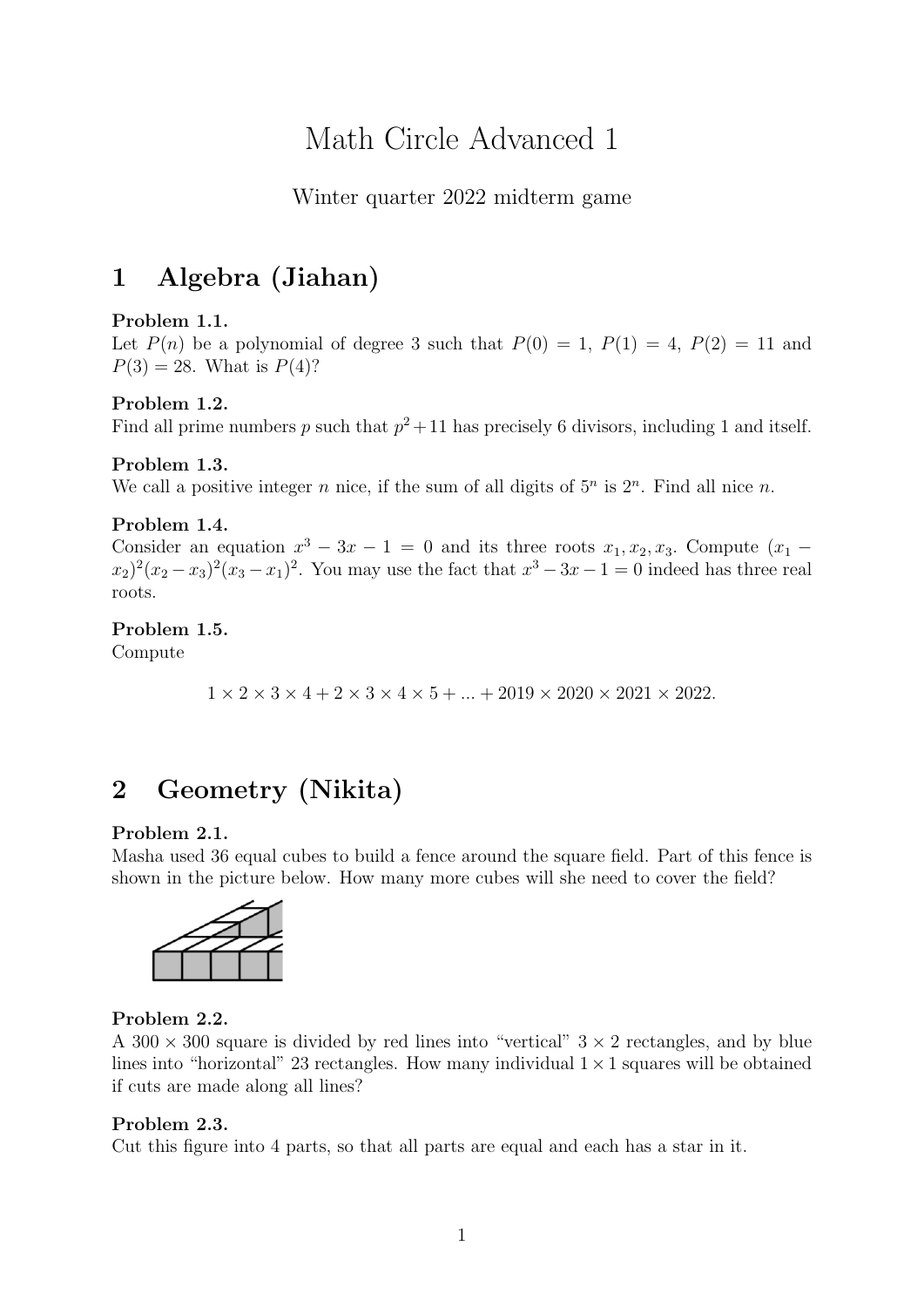

Problem 2.4.

Make a square out of all the figures below.



# Problem 2.5.

Let O be the center of the circumcircle of triangle  $ABC$ , with  $\angle AOC = 60^\circ$ . Find the angle  $AMC$ , where M is the center of the circle inscribed in triangle  $ABC$ . Be careful, there are 2 possible answers!

# 3 Combinatorics (Hunter)

# Problem 3.1.

In a club there are 5 upperclassmen and 5 alumni. The club is trying to form a committee of 5 members such that:

- All the members are alumni or upperclassmen,
- The committee has a member who is a president,
- The president must also be an alumni.

How many different ways can the committee be chosen?

# Problem 3.2.

An inspector is checking electrical circuitry in 4 different buildings, one building per day over the next 8 days. Call the buildings A, B, C, D. The inspector must check the circuitry twice for each building but cannot check the circuitry for buildings A nor B on two consecutive days. How many ways can the inspector visit the buildings?

# Problem 3.3.

How many unique 8 letter words are there using exactly  $4 \text{ X's}$  and  $4 \text{ Y's}$  such that any leading string of letters always contains more X's than Y's? For example, XXXYYYXY is fine but not XYYXXXYY, because the latter contains XYY as a leading term.

# Problem 3.4.

Compute

$$
1\cdot\binom{7}{1}+3\cdot\binom{7}{3}+5\cdot\binom{7}{5}+\cdots+7\cdot\binom{7}{7},
$$

where  $\binom{n}{k}$  $\binom{n}{k} = \frac{n!}{k!(n-k)!}$  is the binomial coefficient. (Note: ask an instructor for what a binomial coefficient is if needed.)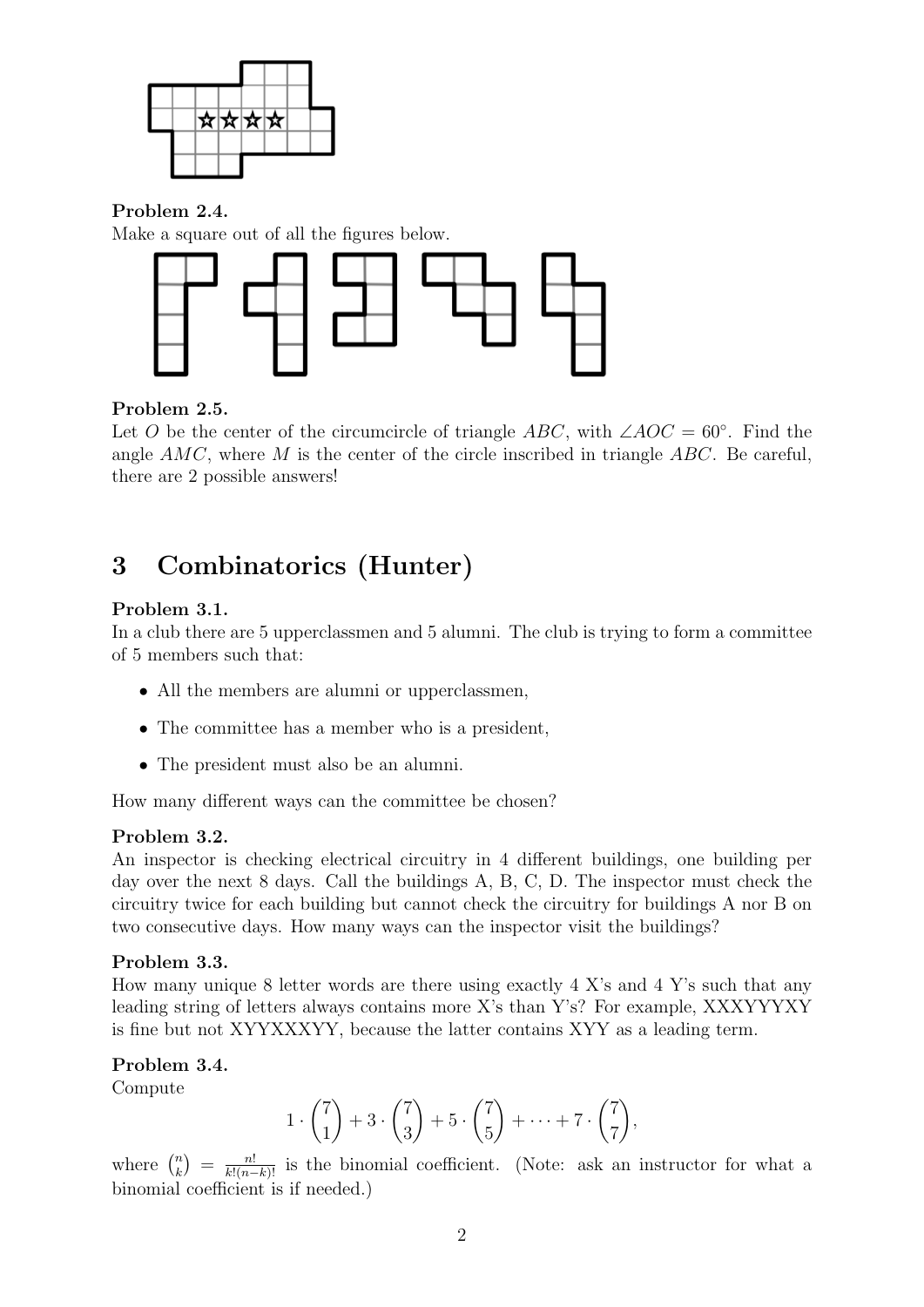$$
{8 \choose 0}^2 + {8 \choose 1}^2 + {8 \choose 2}^2 + \ldots + {8 \choose 8}^2.
$$

# 4 Probability (Swee Hong)

#### Problem 4.1.

You can choose exactly one of these two games to play with an instructor:

- A number from 1 to 10 is selected at random. You gain full score of this problem if the number is even, and you gain no point otherwise.
- You play two round of the following game: A number from 1 to 10 is selected at random, and you win the round if the number is divisible by 3. If you win the first round, then you gain full score of this problem. If you lose the first round but win the second round, you gain one half o the score of this problem. If you lose both rounds then you gain no points.

#### Problem 4.2.

What is the probability that the square of an integer selected at random will end with the digit 1?

#### Problem 4.3.

The hunter has two dogs. Once, getting lost in the forest, he came to a fork. The hunter knows that each of the dogs will choose the way home with probability 0.7. He decided to let the dogs out one by one. If both choose the same path, he will follow them; if they separate, the hunter will choose the path by tossing a coin. What is the chance that he will choose the right path?

# Problem 4.4.

Two hunters Alice and Bob set out to hunt ducks. Each of them hits as often as he misses when shooting at ducks. Alice shoots at 50 ducks during the hunt while Bob shoots at 51. What is the probability that Bob hitting more ducks than Alice?

# Problem 4.5.

One hundred people are waiting in line at a movie theater for yet another Avengers' movies. Fifty of them have 10-dollar bills and the other 50 people have only 20-dollar bills. The tickets cost 10 dollars each. When the movie theater opens there is no money in the cashier. If each customer buys just one ticket, what is the probability that none of them will have to wait for change?

# 5 Theory of Numbers

# Problem 5.1.

Let  $x_1, x_2, \ldots, x_{2022}$  be 2022 arbitrary real numbers. What is the smallest value the following number can be?

$$
\frac{x_1^2 + x_2^2 + \ldots + x_{2022}^2}{(x_1 + x_2 \ldots + x_{2022})^2}
$$